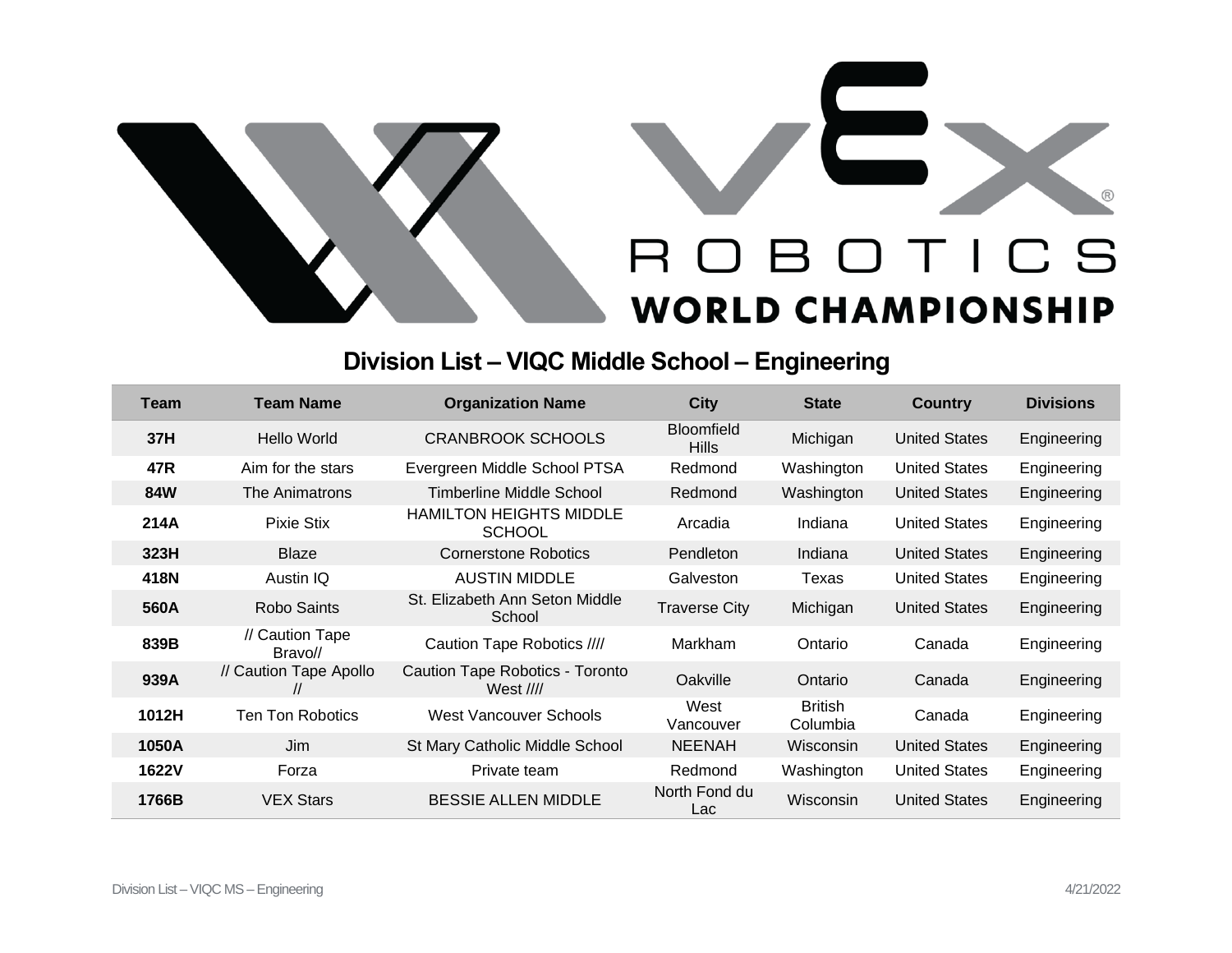| Team   | <b>Team Name</b>             | <b>Organization Name</b>                                | <b>City</b>               | <b>State</b>     | <b>Country</b>       | <b>Divisions</b> |
|--------|------------------------------|---------------------------------------------------------|---------------------------|------------------|----------------------|------------------|
| 1916F  | <b>Robot Masters</b>         | <b>Hutto Middle School</b>                              | <b>HUTTO</b>              | Texas            | <b>United States</b> | Engineering      |
| 2048K  | Khaos                        | Elevations                                              | <b>Traverse City</b>      | Michigan         | <b>United States</b> | Engineering      |
| 2420D  | <b>Team Phoenix</b>          | Engineering for Kids Las Vegas                          | Las Vegas                 | Nevada           | <b>United States</b> | Engineering      |
| 2718A  | Mechaneers                   | Hawaii Science & Technology<br>Museum                   | Hilo                      | Hawaii           | <b>United States</b> | Engineering      |
| 3138B  | Seymour Middle<br>School     | Seymour Middle School                                   | Seymour                   | Indiana          | <b>United States</b> | Engineering      |
| 4299H  | CouGEARS H                   | Ellis Middle School                                     | Hendersonvill<br>$\theta$ | <b>Tennessee</b> | <b>United States</b> | Engineering      |
| 5080N  | R.I.O.T.                     | Westminster School At Oak<br>Mountain                   | <b>BIRMINGHAM</b>         | Alabama          | <b>United States</b> | Engineering      |
| 5544F  | <b>Celestial Girls</b>       | ST. MARTIN MIDDLE SCHOOL                                | Ocean<br>Springs          | Mississippi      | <b>United States</b> | Engineering      |
| 6277Y  | 6277Y RoboCavs               | THE HARVEY SCHOOL                                       | Katonah                   | New York         | <b>United States</b> | Engineering      |
| 6610Z  | Kilimanjaro                  | WOODLAND JUNIOR HIGH<br><b>SCHOOL</b>                   | Fayetteville              | Arkansas         | <b>United States</b> | Engineering      |
| 7074Y  | KMS Tech Hui IQ              | KAPOLEI MIDDLE SCHOOL                                   | Kapolei                   | Hawaii           | <b>United States</b> | Engineering      |
| 7704M  | <b>Steel Eagles</b>          | ZIONSVILLE MIDDLE SCHOOL                                | Zionsville                | Indiana          | <b>United States</b> | Engineering      |
| 8390B  | // Caution Tape //           | Caution Tape Robotics ////                              | Markham                   | Ontario          | Canada               | Engineering      |
| 9319G  | <b>Gear Grinders</b>         | Middle school students (private<br>team)                | Redmond                   | Washington       | <b>United States</b> | Engineering      |
| 10227D | Aperture Science Labs        | The Potomac School                                      | McLean                    | Virginia         | <b>United States</b> | Engineering      |
| 10515B | Aries                        | <b>J WILLIAM FULBRIGHT JUNIOR</b><br><b>HIGH SCHOOL</b> | Bentonville               | Arkansas         | <b>United States</b> | Engineering      |
| 10704Y | Pukalani STEM<br>Imagineers  | PUKALANI STEM IMAGINEERS<br>ROBOTICS TEAM               | Kula                      | Hawaii           | <b>United States</b> | Engineering      |
| 10775M | <b>CyberEAGLES</b>           | SYCAMORE SCHOOL                                         | Indianapolis              | Indiana          | <b>United States</b> | Engineering      |
| 10851D | Recharge Needed              | RIVERVIEW LUTHERAN<br><b>SCHOOL</b>                     | Appleton                  | Wisconsin        | <b>United States</b> | Engineering      |
| 11064C | <b>Brink TechnoCats</b>      | <b>BRINK JHS</b>                                        | <b>OKC</b>                | Oklahoma         | <b>United States</b> | Engineering      |
| 11425A | The Die Hards                | Vallivue Middle School                                  | <b>CALDWELL</b>           | Idaho            | <b>United States</b> | Engineering      |
| 11471M | The Kilabots                 | <b>LaSalle Preparatory School</b>                       | Niagara Falls             | New York         | <b>United States</b> | Engineering      |
| 11575E | The Club Penguin<br>Escapees | <b>COLEMAN MIDDLE SCHOOL</b>                            | Tampa                     | Florida          | <b>United States</b> | Engineering      |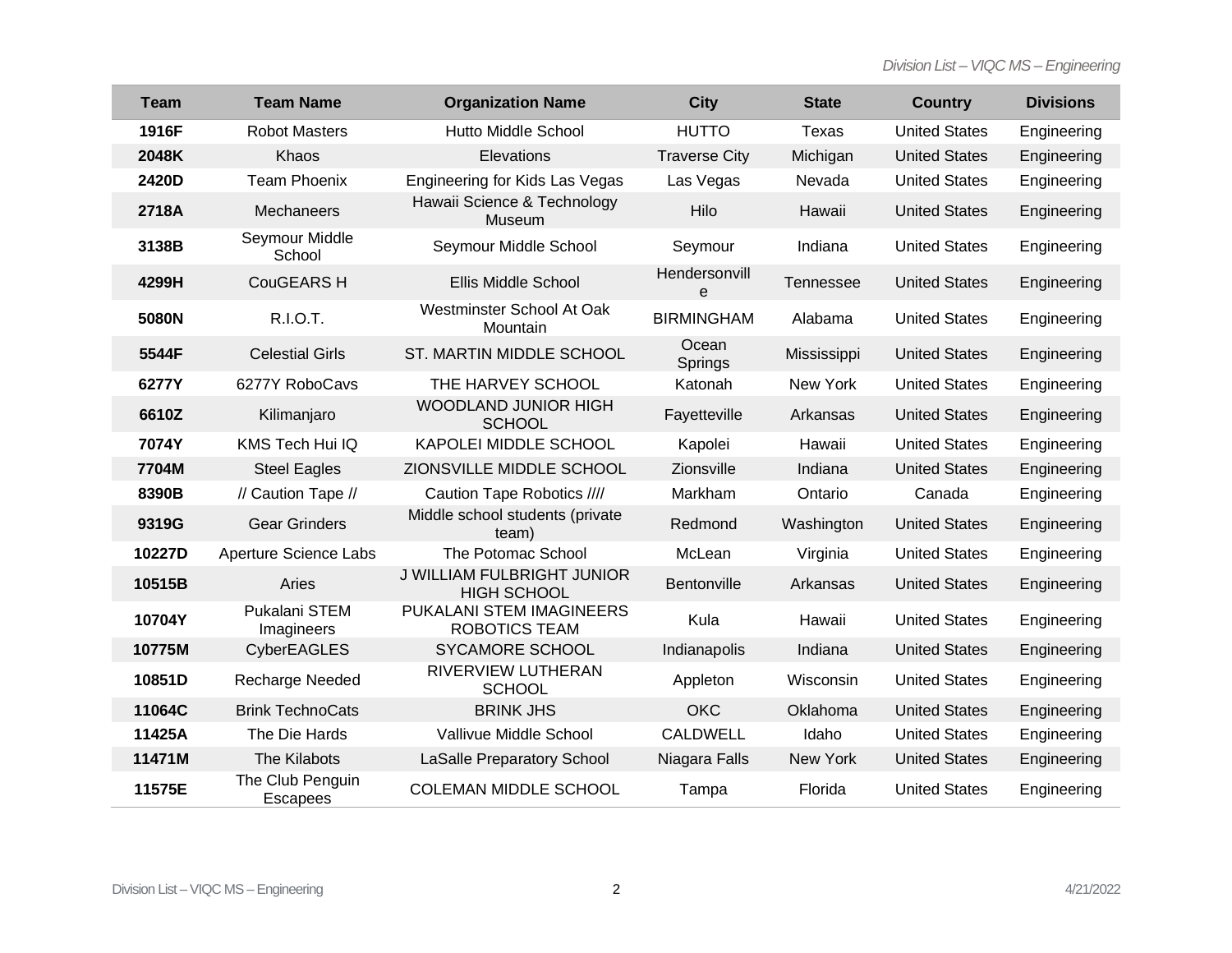| <b>Team</b> | <b>Team Name</b>                   | <b>Organization Name</b>                             | <b>City</b>                      | <b>State</b>      | <b>Country</b>       | <b>Divisions</b> |
|-------------|------------------------------------|------------------------------------------------------|----------------------------------|-------------------|----------------------|------------------|
| 12134C      | <b>TECH Giants - Pink</b>          | JOHN L MCCULLOCH JUNIOR<br><b>HIGH SCH</b>           | <b>MARION</b>                    | Indiana           | <b>United States</b> | Engineering      |
| 13952A      | Robo-Slayers                       | LAKESIDE MIDDLE SCHOOL                               | Lake Village                     | Arkansas          | <b>United States</b> | Engineering      |
| 15267A      | <b>Pirate Bots</b>                 | Cochrane-Fountain City Jr. High<br>School            | <b>Fountain City</b>             | Wisconsin         | <b>United States</b> | Engineering      |
| 16823A      | Gigabots A                         | Boys & Girls Club of Meriden                         | Meriden                          | Connecticut       | <b>United States</b> | Engineering      |
| 18386D      | <b>Princeton Middle</b><br>School  | PRINCETON MIDDLE SCHOOL                              | <b>PRINCETON</b>                 | West Virginia     | <b>United States</b> | Engineering      |
| 19370A      | <b>OLPH RoboRams</b><br>Team A     | Our Lady of Perpetual Help<br><b>Catholic School</b> | Chattanooga                      | Tennessee         | <b>United States</b> | Engineering      |
| 20385A      | <b>TECHGIRLS</b><br><b>ECUADOR</b> | ROBOTIC MINDS                                        | Quito                            |                   | Ecuador              | Engineering      |
| 21124A      | The Rockets                        | ELLEN OCHOA LEARNING<br><b>CENTER</b>                | Cudahy                           | California        | <b>United States</b> | Engineering      |
| 21666M      | Maximum IQ                         | <b>CSAAElite</b>                                     | Markham                          | Ontario           | Canada               | Engineering      |
| 22906A      | <b>Cyber Hornets</b>               | <b>ALEX W SPENCE</b><br>TALENTED/GIFTED ACADEMY      | <b>Dallas</b>                    | Texas             | <b>United States</b> | Engineering      |
| 25039A      | The Robotic Guys                   | <b>Robotics Club</b>                                 | Perry                            | Utah              | <b>United States</b> | Engineering      |
| 29611B      | The Clankers                       | Powdersville Middle School                           | Greenville                       | South<br>Carolina | <b>United States</b> | Engineering      |
| 30616A      | Van Hoosen<br><b>VIKOTICS</b>      | Van Hoosen Middle School                             | <b>ROCHESTER</b><br><b>HILLS</b> | Michigan          | <b>United States</b> | Engineering      |
| 31516B      | Pinyachta                          | Medway Middle School                                 | Medway                           | Massachusett<br>S | <b>United States</b> | Engineering      |
| 32889A      | All Geared Up                      | Dr. Phinnize J. Fisher Middle<br>School              | Greenville                       | South<br>Carolina | <b>United States</b> | Engineering      |
| 34107E      | St. Joseph Wet Mopz                | ST JOSEPH GRADE SCHOOL                               | Huntington                       | West Virginia     | <b>United States</b> | Engineering      |
| 36849Z      | <b>Zealots</b>                     | Southeastern Center of Robotics<br>Education         | Auburn<br><b>University</b>      | Alabama           | <b>United States</b> | Engineering      |
| 38501B      | <b>Titans</b>                      | <b>WAIAKEA INTERMEDIATE</b><br><b>SCHOOL</b>         | Hilo                             | Hawaii            | <b>United States</b> | Engineering      |
| 42000D      | <b>High Velocity</b>               | <b>Wren Robotics</b>                                 | Farmington                       | Utah              | <b>United States</b> | Engineering      |
| 44844A      | <b>Rocket Raisins</b>              | <b>Shattuck Middle School</b>                        | Neenah                           | Wisconsin         | <b>United States</b> | Engineering      |
| 45982A      | <b>STEMBots</b>                    | Lanier Middle School                                 | Sugar Hill                       | Georgia           | <b>United States</b> | Engineering      |
| 47815A      | Vextacular                         | Spaulding Vex Academy                                | Concord                          | North Carolina    | <b>United States</b> | Engineering      |
| 50650A      | Gear X                             | <b>WIRO PLUS</b>                                     | Cairo                            |                   | Egypt                | Engineering      |
| 51190D      | CVMS-Bacon & Eggs                  | CHATTANOOGA VALLEY<br>MIDDLE SCHOOL                  | Flintstone                       | Georgia           | <b>United States</b> | Engineering      |